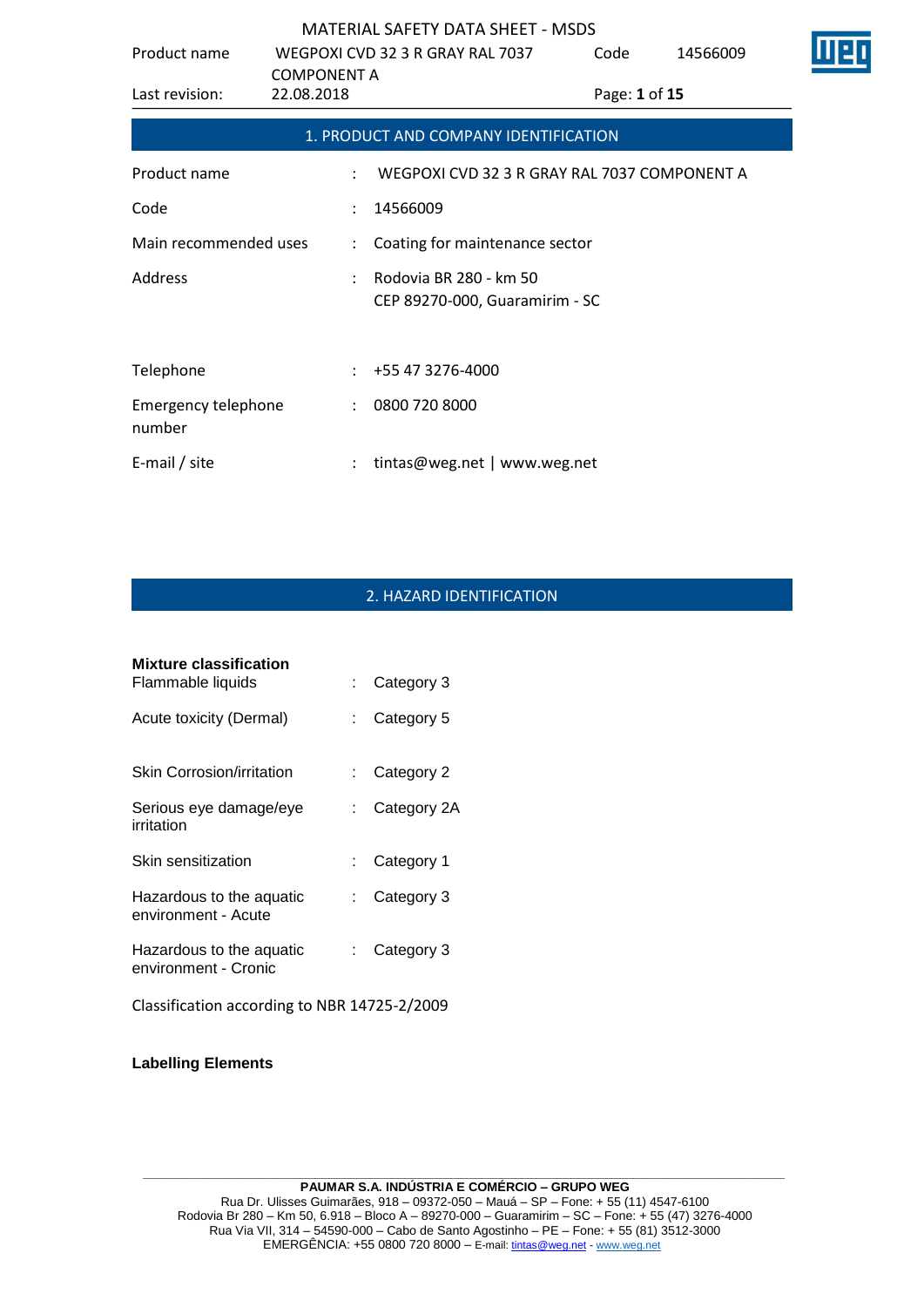|                        |                    | MATERIAL SAFETY DATA SHEFT - MSDS                                                                                                                                                                                                                                                              |               |                 |         |
|------------------------|--------------------|------------------------------------------------------------------------------------------------------------------------------------------------------------------------------------------------------------------------------------------------------------------------------------------------|---------------|-----------------|---------|
| Product name           | <b>COMPONENT A</b> | WEGPOXI CVD 32 3 R GRAY RAL 7037                                                                                                                                                                                                                                                               | Code          | 14566009        |         |
| Last revision:         | 22.08.2018         |                                                                                                                                                                                                                                                                                                | Page: 2 of 15 |                 |         |
|                        |                    |                                                                                                                                                                                                                                                                                                |               |                 |         |
| <b>Warning phrase</b>  |                    | Warning                                                                                                                                                                                                                                                                                        |               |                 |         |
| <b>Hazard phrases</b>  |                    | H226 Flammable liquid and vapour.<br>H313 May be harmful in contact with skin.<br>H315 Causes skin irritation.<br>H319 Causes serious eye irritation.<br>H317 May cause an allergic skin reaction.<br>H402 Harmful to aquatic life.<br>H412 Harmful to aquatic life with long lasting effects. |               |                 |         |
| <b>Caution Phrases</b> |                    | <b>Prevention:</b><br>P210 Keep away from heat, hot surfaces, sparks, open flames<br>and other ignition sources. No smoking.                                                                                                                                                                   |               |                 |         |
|                        |                    | P233 Keep container tightly closed.                                                                                                                                                                                                                                                            |               |                 |         |
|                        |                    | P240 Ground/bond container and receiving equipment.                                                                                                                                                                                                                                            |               |                 |         |
|                        |                    | <b>Reaction:</b><br>P303+P361+P353 IF ON SKIN (or hair): Take off immediately<br>all contaminated clothing. Rinse skin with water/shower.                                                                                                                                                      |               |                 |         |
|                        |                    | P312 Call a POISON CENTER/ doctor/if you feel unwell.                                                                                                                                                                                                                                          |               |                 |         |
|                        |                    | P333+P313 If skin irritation or a rash occurs:<br>medicaladvice/attention.                                                                                                                                                                                                                     |               |                 | Get     |
|                        |                    | P337+P313<br>lf<br>eye<br>advice/attention.                                                                                                                                                                                                                                                    | irritation    | persists<br>get | medical |
|                        |                    | P362+P364 Take off contaminated clothing and wash it before<br>reuse.                                                                                                                                                                                                                          |               |                 |         |
|                        |                    | P370+P378 In case of fire: Use as chapter 5 of MSDS to<br>extinguish.                                                                                                                                                                                                                          |               |                 |         |
|                        |                    | Storage:<br>P403+P235 Store in a well ventilated place. Keep cool.                                                                                                                                                                                                                             |               |                 |         |
|                        |                    | Treatmentand disposal of waste:<br>P501 Dispose of contents/container as chapter 13 of the<br>MSDS.                                                                                                                                                                                            |               |                 |         |
| <b>Other hazard</b>    |                    | Can cause allergic reactions on the skin.<br>When heated above its flash point, this material will release<br>toxic vapors and flames, and can burn in open area if exposed<br>to an ignition source.                                                                                          |               |                 |         |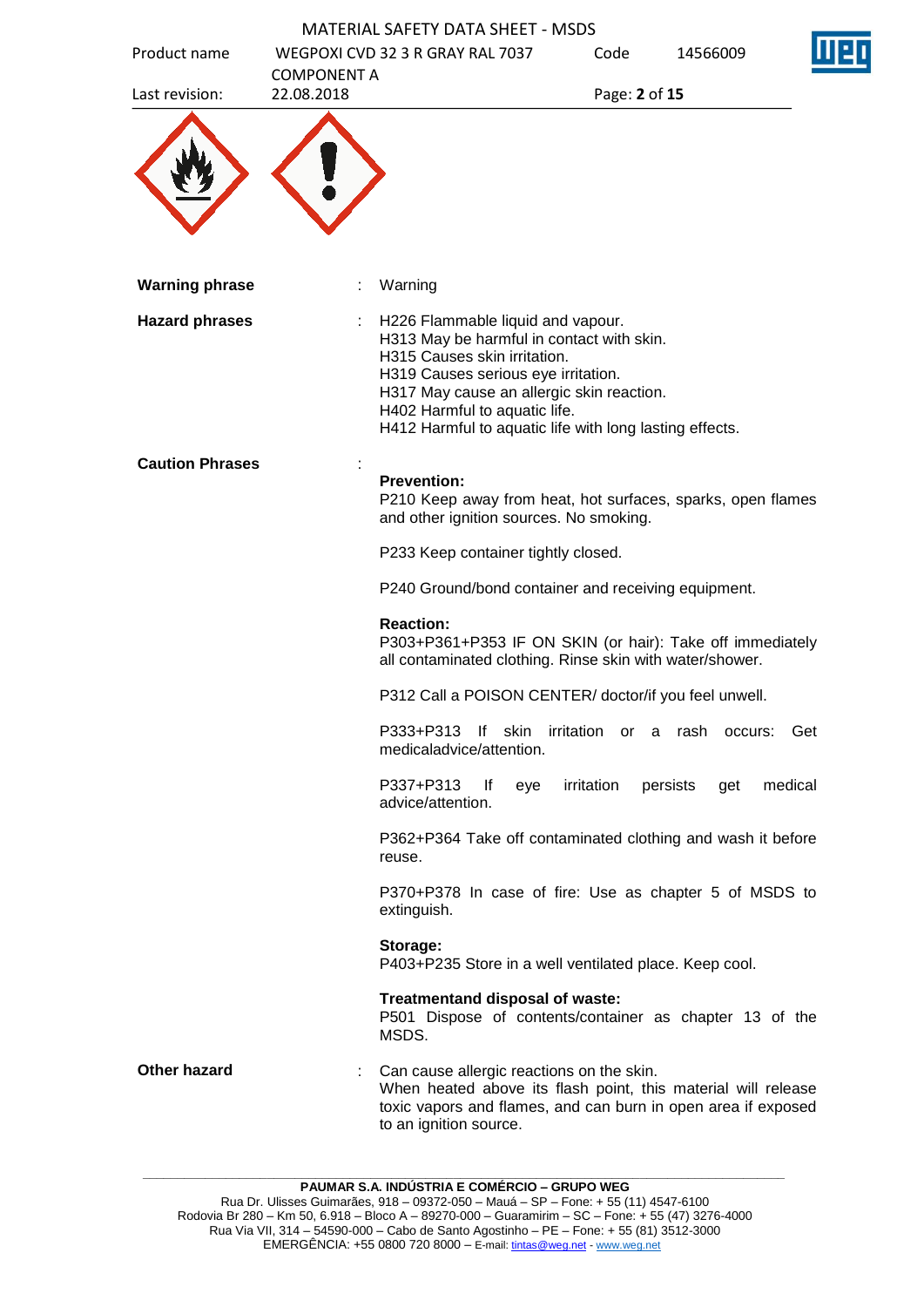### 3. COMPOSITION AND INFORMATION ABOUT THE INGRENDIENTS

# **Product type:** : : : : : Mixture

## **Ingrendients that contribute to danger:**

| Product name          | CAS No.    | Risck classification                                                                                                                                                                                                                                                            | Concentration [%] |
|-----------------------|------------|---------------------------------------------------------------------------------------------------------------------------------------------------------------------------------------------------------------------------------------------------------------------------------|-------------------|
| <b>EPOXI RESIN</b>    | 25085-99-8 | Serious eye<br>damage/eye irritation,<br>Category 2A<br>Skin Corrosion/irritation<br>Category 2<br>Skin sensitization,<br>Category 1<br>Hazardous to the<br>aquatic environment -<br>Cronic,<br>Category 2<br>Hazardous to the<br>aquatic environment -<br>Acute,<br>Category 2 | $>= 10 - 20$      |
| <b>SOLVENT XYLENE</b> | 1330-20-7  | Flammable liquids,<br>Category 3<br>Acute toxicity Dermal,<br>Category 4<br>Acute toxicity<br>Inhalation,<br>Category 4<br>Skin Corrosion/irritation<br>Category 2                                                                                                              | $>= 5 - < 10$     |
| <b>RESIN OIL</b>      | 68512-30-1 | Skin Corrosion/irritation  <br>Category 2<br>Skin sensitization,<br>Category 1<br>Hazardous to the<br>aquatic environment -<br>Cronic,<br>Category 3                                                                                                                            | $>= 5 - < 10$     |

#### 4. FIRST AID MEASURES

**Inhalation** : Take the victim to fresh air, keeping them rested and warm. If breathing is irregular or has stopped, apply artificial respiration. Do not give anything orally. Seek medical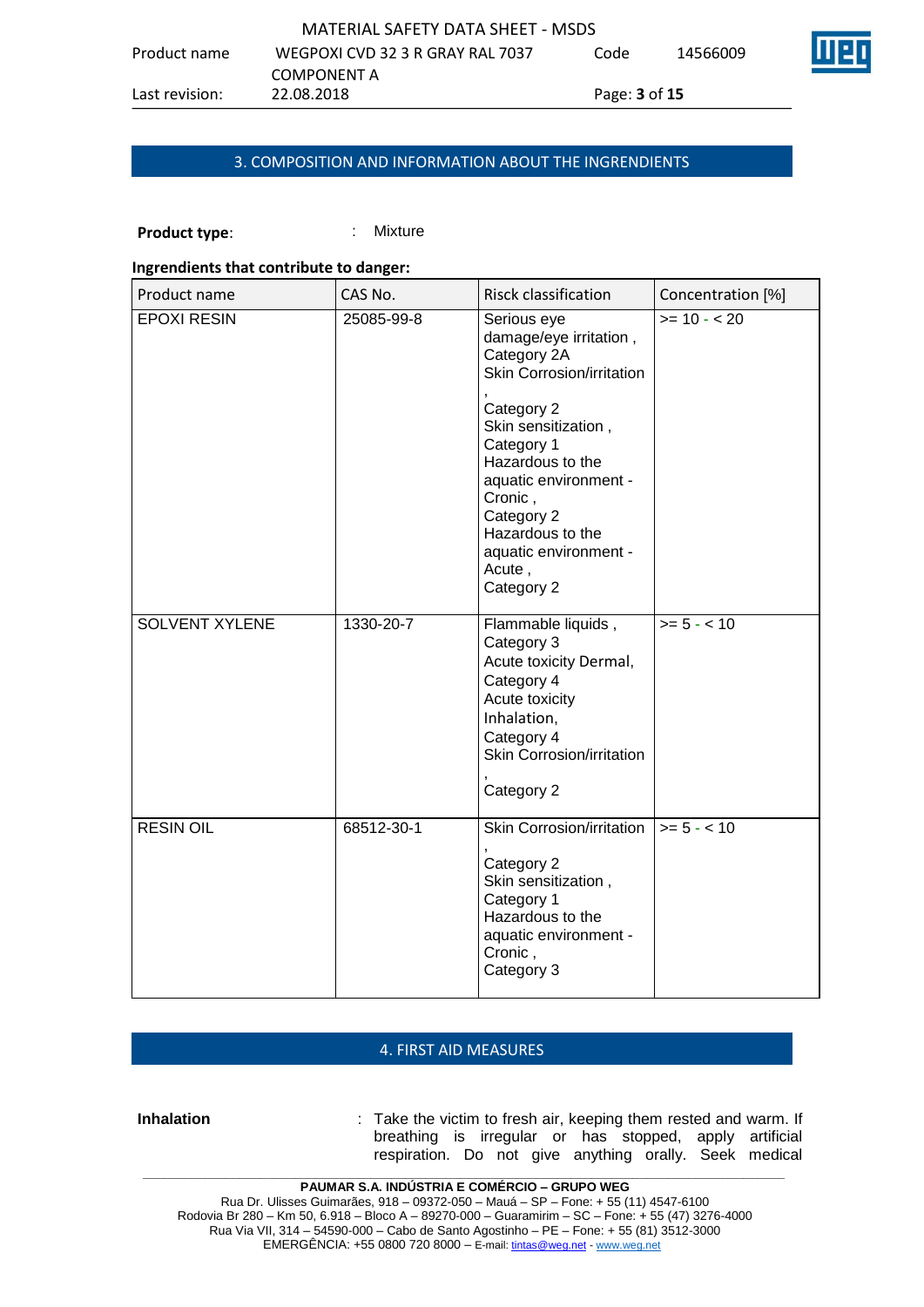| Product name                                                             |                                  | WEGPOXI CVD 32 3 R GRAY RAL 7037                                                                                                                                                                                                                                                                                                                                                                                                                                                           | Code          | 14566009 |  |
|--------------------------------------------------------------------------|----------------------------------|--------------------------------------------------------------------------------------------------------------------------------------------------------------------------------------------------------------------------------------------------------------------------------------------------------------------------------------------------------------------------------------------------------------------------------------------------------------------------------------------|---------------|----------|--|
| Last revision:                                                           | <b>COMPONENT A</b><br>22.08.2018 |                                                                                                                                                                                                                                                                                                                                                                                                                                                                                            | Page: 4 of 15 |          |  |
|                                                                          |                                  | assistance immediately, bringing the product label whenever<br>possible.                                                                                                                                                                                                                                                                                                                                                                                                                   |               |          |  |
| <b>Contact with the skin</b>                                             |                                  | : Remove the product with vegetal oil (cooking oil) and then<br>wash the skin thoroughly with plenty of water. Do not use<br>solvents or thinners. Seek medical attention in case of any<br>irritation or other symptoms.                                                                                                                                                                                                                                                                  |               |          |  |
| <b>Contact with the eyes</b>                                             |                                  | : Remove contact lenses, if wearing any. Flush the eyes with<br>running water for at least 15 minutes, holding the eyelids<br>apart. Seek medical assistance immediately, bringing the<br>product label with you.                                                                                                                                                                                                                                                                          |               |          |  |
| Ingestion                                                                |                                  | Do not provoke vomiting. Consult with a doctor immediately.                                                                                                                                                                                                                                                                                                                                                                                                                                |               |          |  |
| <b>Most important symptoms</b><br>and effects, both acute and<br>delayed |                                  | : Headaches, dizziness, fatigue and in extreme cases, loss of<br>consciousness.                                                                                                                                                                                                                                                                                                                                                                                                            |               |          |  |
| Notes for the doctor                                                     |                                  | : Treat symptomatically. Do not induce vomiting because of risk<br>of aspiration of gastric contents into the lungs. Gastric lavage<br>is recommended when the patient ingests large quantities,<br>more than 5ml of the substance in its pure form. The toxic<br>potential of the quantity consumed must be evaluated in<br>relation to the risk of aspiration during gastric lavage.<br>Activated coal in solution could be useful. However, in some<br>cases the coal induces vomiting. |               |          |  |

## 5. FIRE-FIGHTING MEASURES

| Suitable extinguishing<br>methods                                   | $:$ Water in mist form<br>Carbon dioxide (CO2)<br>Foam alcohol resistent<br>Dry chemical powder                                                                                                                                                                                                                                                                                                                                                                                                                                                                                                                                                                                                                             |
|---------------------------------------------------------------------|-----------------------------------------------------------------------------------------------------------------------------------------------------------------------------------------------------------------------------------------------------------------------------------------------------------------------------------------------------------------------------------------------------------------------------------------------------------------------------------------------------------------------------------------------------------------------------------------------------------------------------------------------------------------------------------------------------------------------------|
| <b>Extinguishing methods not : Direct water jet.</b><br>recommended |                                                                                                                                                                                                                                                                                                                                                                                                                                                                                                                                                                                                                                                                                                                             |
| <b>Specific dangers</b>                                             | : Flammable liquid and vapour. Dangerous when exposed to<br>heat or ignition source. Exposed packaging to the fire may<br>rupture due to the increased pressure with risk of a<br>subsequent explosion. The vapours are havier than the air<br>and spread close to the ground and it can move to the ignition<br>source and provoke fire or backspace of the flames. Avoid the<br>accumulation of vapours in depressions on the ground,<br>manholes, basement etc. The vapours and/or the particles<br>finely divided (spray) may form explosive mixtures with the air.<br>In case of burning of the product, it forms carbon and nitrogen<br>compounds. The inhalation of these subproducts may cause<br>damage to health. |
| Protective measures of the                                          | : The personnel involved in firefighting should wear self                                                                                                                                                                                                                                                                                                                                                                                                                                                                                                                                                                                                                                                                   |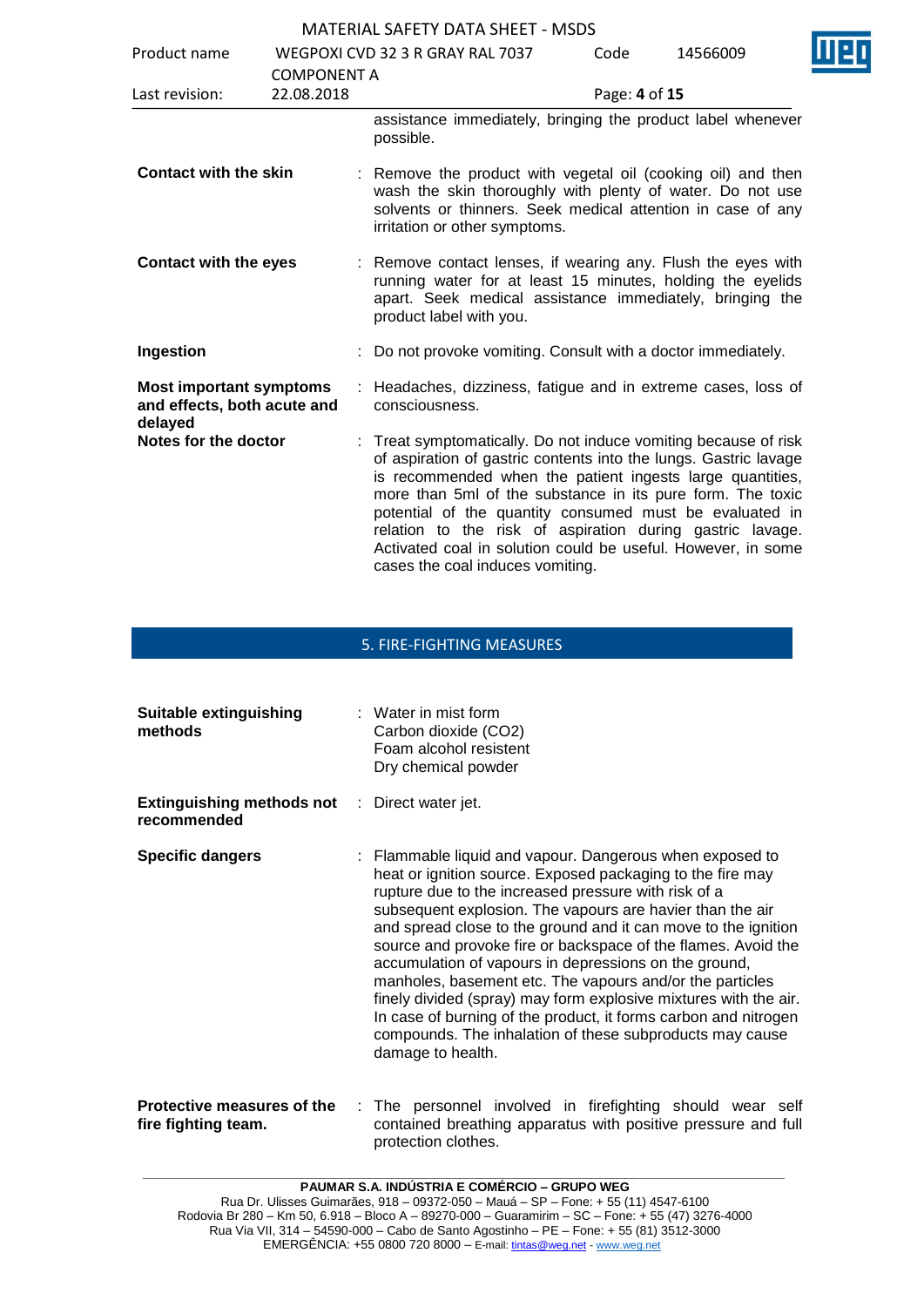| Product name            | <b>COMPONENT A</b> | <b>MATERIAL SAFETY DATA SHEET - MSDS</b><br>WEGPOXI CVD 32 3 R GRAY RAL 7037                                                                                                                                                                                                                                                                                                                                                                                                           | Code          | 14566009 |  |
|-------------------------|--------------------|----------------------------------------------------------------------------------------------------------------------------------------------------------------------------------------------------------------------------------------------------------------------------------------------------------------------------------------------------------------------------------------------------------------------------------------------------------------------------------------|---------------|----------|--|
| Last revision:          | 22.08.2018         |                                                                                                                                                                                                                                                                                                                                                                                                                                                                                        | Page: 5 of 15 |          |  |
| <b>Specific methods</b> |                    | : Evacuate and isolate the area. Approach from fire with wind at<br>your back. Fight the fire to a secure distance. Remove the<br>packaging of the product from the fire area if this can be made<br>with safety. Chill sideways with water in form of fog all the<br>closed packaging near the fire. Avoid that the resulting water<br>from fire fighting reaches drains or waterways. Use dikes to<br>contain this water and eliminate it according to environmental<br>regulations. |               |          |  |

## 6. SPILL / LEAK CONTROL PROCEDURES

#### **Personal precautions, protective equipment and emergency procedures**

| For the emergency service<br>staff                      | : If specialized clothing is needed to combat the leak/spillage,<br>Section 8 should be consulted. All precautions described in<br>the following section must be followed.                                                                                                                                                                                                                                                                                                                                                                                                                                                                                                                                                                                                           |
|---------------------------------------------------------|--------------------------------------------------------------------------------------------------------------------------------------------------------------------------------------------------------------------------------------------------------------------------------------------------------------------------------------------------------------------------------------------------------------------------------------------------------------------------------------------------------------------------------------------------------------------------------------------------------------------------------------------------------------------------------------------------------------------------------------------------------------------------------------|
| For staff who are not part<br>of the emergency services | : No action should be taken that may generate danger to<br>people without adequate training and<br>qualifications. Understand the dangers of leaked/spilled<br>products. Use appropriate personal protective equipment -<br>see section 8. Evacuate surrounding areas. Isolate area and<br>keep onlookers away. Do not touch or walk through spilled<br>material. Eliminate all sources of ignition. Avoid breathing<br>vapor or mist. Provide adequate ventilation if possible. Wear<br>appropriate respiratory mask when ventilation is inadequate.In<br>accordance with characteristics of the location and/or area<br>and in relation to the amount of spilled/leaked product,<br>additional emergency measures may be taken under the<br>supervision of a trained professional. |
| <b>Environmental precautions</b><br>÷.                  | Prevent the product or the water used in the service reaches<br>waterways,<br>channels, drains, or galleries. In case of significant spill, retain<br>spi<br>lled liquid with inert material such as sand or earth. In<br>approprieate,<br>use absorbent materials such as sawdust, rags, vermiculites,<br>etc.                                                                                                                                                                                                                                                                                                                                                                                                                                                                      |

#### **Methods and materials for containment and cleaning**

**Large spills / leaks** : Understand the dangers of leaked/spilled products.Approaching the site with the wind from behind.Stop leak if this can be done safely. Prevent from entering holes / depressions in the floor. If this happens to provide ventilation. Confine the spill in a dike away from the leak point for later disposal. Remove local packaging from the spills site. Use anti sparkling tools and explosion-proof equipment to collect the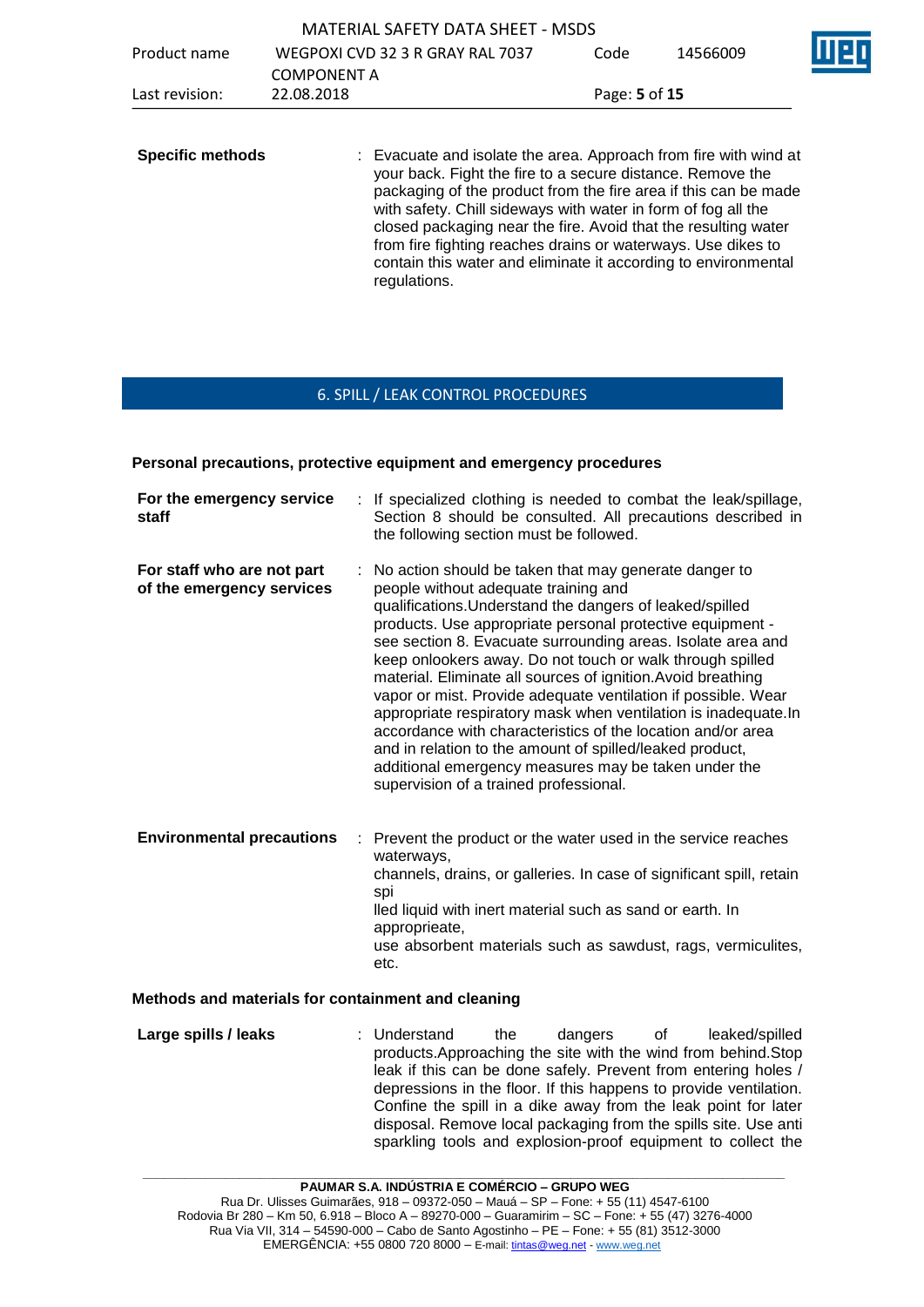| Product name                | <b>COMPONENT A</b> | WEGPOXI CVD 32 3 R GRAY RAL 7037                                                                                                                                                                                                                                                                                                                                                                                                                                                                              | Code          | 14566009 |  |
|-----------------------------|--------------------|---------------------------------------------------------------------------------------------------------------------------------------------------------------------------------------------------------------------------------------------------------------------------------------------------------------------------------------------------------------------------------------------------------------------------------------------------------------------------------------------------------------|---------------|----------|--|
| Last revision:              | 22.08.2018         |                                                                                                                                                                                                                                                                                                                                                                                                                                                                                                               | Page: 6 of 15 |          |  |
|                             |                    | product. All equipment used when handling the product must<br>be electrically grounded. Soak up with an inert dry material<br>(sand, vermiculite) placing the same in a suitable container for<br>later disposal - see chapter 13.                                                                                                                                                                                                                                                                            |               |          |  |
| <b>Small spills / leaks</b> |                    | : Stop the leak if this can be done safely. Cover up spillage in a<br>tarp to prevent the spread by wind or rain. Use antifaiscantes<br>tools and explosion-proof equipment properly grounded to<br>collect the product. Place the material collected in dry, clean<br>and properly identified containers. Cap the container loosened<br>so removing them from the spill site. Avoid formation of dust.<br>Remove the packaging from the spill site. If there is product<br>disposal need refer to chapter 13 |               |          |  |
|                             |                    | Contain and collect the material of the leak with absorbent<br>materials and non-combustible, such as sand, earth,<br>vermiculite, calcined diatomite, etc. in a waste container in<br>accordance with local regulations.                                                                                                                                                                                                                                                                                     |               |          |  |

## 7. HANDLING AND STORAGE

**Precautions for safe handling**

| <b>Instructions for safe</b><br>treatment | : Use individual protective equipment. Emergency showers and<br>eye wash basins must be installed in locations of use and<br>storage.                                                                                                                                                                                                                                                                                                                                                                                                                                                                                                                                                                                                                                                                                                                                                                                                                                                                                                                                                                                                                                                                                                                                                                                                                                                                                                                                                                                                                                                                                            |
|-------------------------------------------|----------------------------------------------------------------------------------------------------------------------------------------------------------------------------------------------------------------------------------------------------------------------------------------------------------------------------------------------------------------------------------------------------------------------------------------------------------------------------------------------------------------------------------------------------------------------------------------------------------------------------------------------------------------------------------------------------------------------------------------------------------------------------------------------------------------------------------------------------------------------------------------------------------------------------------------------------------------------------------------------------------------------------------------------------------------------------------------------------------------------------------------------------------------------------------------------------------------------------------------------------------------------------------------------------------------------------------------------------------------------------------------------------------------------------------------------------------------------------------------------------------------------------------------------------------------------------------------------------------------------------------|
| <b>Precautions for safe</b><br>handling   | : Use appropriate personal protective equipment - see section<br>8; The product handling should occur in places with good<br>natural ventilation or with the presence of local exhaust<br>ventilation; The electrical installations must comply with the<br>International Electrical Commission Standards (IEC), ABNT<br>Standards (Brazilian Association of Technical Standards),<br>taking into account the results of the classification area study<br>for the local and/or product instalation.<br>Use anti-sparking tools when handling the product; In transfer<br>operations, metal containers must be used and all containers<br>must be properly grounded to avoid sparkling by the<br>accumulation of static energy; Handle and use away from hot<br>surfaces, sparks, open flames, and other sources of ignition.<br>Do not smoke; Do not ingest. Avoid inhalation of vapors or<br>smoke as well as avoid contact with eyes, skin and clothing;<br>Eating and drinking should be prohibited in the area where the<br>material is handled, stored and processed. Workers should<br>wash their hands before eating, drinking and smoking.<br>Remove contaminated clothing and protective equipment<br>before entering food areas; After use keep the product in its<br>original packaging, sealed; Empty containers may be<br>hazardous and should be disposed of properly. Do not reuse<br>the packaging; Emergency showers and eye washer should be<br>installed in the use and storage places.<br>Do not handle the product until you have read and understood<br>all safety precautions contained in this document. |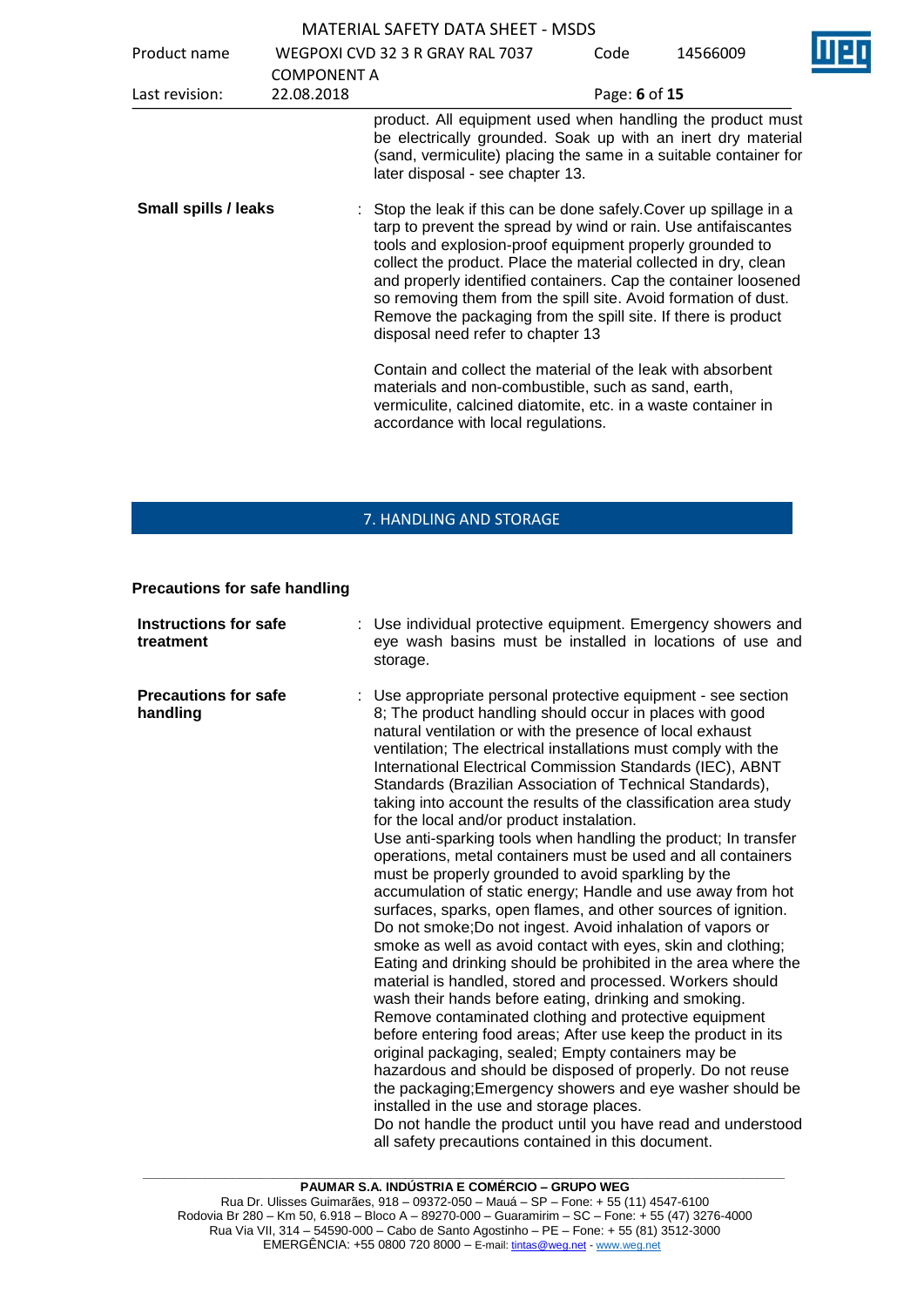| <b>MATERIAL SAFETY DATA SHEET - MSDS</b> |  |
|------------------------------------------|--|
|------------------------------------------|--|

|                                           |                    | MATERIAL SAFETY DATA SHEET - MSDS                                                                                                                                                                                                                                                                                                                                                                                                                               |               |          |
|-------------------------------------------|--------------------|-----------------------------------------------------------------------------------------------------------------------------------------------------------------------------------------------------------------------------------------------------------------------------------------------------------------------------------------------------------------------------------------------------------------------------------------------------------------|---------------|----------|
| Product name                              | <b>COMPONENT A</b> | WEGPOXI CVD 32 3 R GRAY RAL 7037                                                                                                                                                                                                                                                                                                                                                                                                                                | Code          | 14566009 |
| Last revision:                            | 22.08.2018         |                                                                                                                                                                                                                                                                                                                                                                                                                                                                 | Page: 7 of 15 |          |
| <b>Fire protection</b>                    |                    | : Only use in well-ventilated locations, to prevent accumulation<br>of vapors in explosive concentrations. All conductive elements<br>of the system, in contact with the product, must be electrically<br>grounded Keep away from heat and sources of ignition. Tools<br>that do not produce sparks should be used. Do not smoke.                                                                                                                               |               |          |
| <b>Storage conditions</b>                 |                    |                                                                                                                                                                                                                                                                                                                                                                                                                                                                 |               |          |
| Substances to be avoid                    |                    | : Keep away from oxidising agents, strong acid solutions and<br>strong alkaline solutions.                                                                                                                                                                                                                                                                                                                                                                      |               |          |
| <b>Storage conditions</b>                 |                    | The electrical installation must comply with NEC(National<br>Electrical Code) or IEC (International Electrical Commission)<br>standards and/or those of the ABNT (Brazilian Association of<br>Technical Standards). The floor of the storage area must be<br>impermeable, non-combustible and must have ditches that<br>allow run off into the containment reservoir. Storage tanks<br>must be surrounded by embankments and have drains in case<br>of leakage. |               |          |
| <b>Appropriate storage</b><br>conditions  |                    | Store the material in covered, dry, well ventilated and<br>identified areasKeep out of direct sunlight. Store in a closed<br>container.                                                                                                                                                                                                                                                                                                                         |               |          |
| Inappropriate storage<br>conditions       |                    | Exposed to elevated temperatures, sun and rain. Close to<br>oxidizing agents. Close to food. Close to sources of heat and<br>ignition.                                                                                                                                                                                                                                                                                                                          |               |          |
| <b>Materials to avoid</b>                 |                    | Do not store with explosive materials, flammableand/or toxic<br>gases, oxidizing, corrosive substances, or materials that may<br>generate spontaneous combustion.                                                                                                                                                                                                                                                                                               |               |          |
| Secure packaging materials                |                    |                                                                                                                                                                                                                                                                                                                                                                                                                                                                 |               |          |
| <b>Recommended packaging</b><br>materials |                    | Amber type glass.<br>Metal packaging                                                                                                                                                                                                                                                                                                                                                                                                                            |               |          |
| Packaging materials to be<br>avoided      |                    | Certain plastic materials                                                                                                                                                                                                                                                                                                                                                                                                                                       |               |          |

## 8. EXPOSURE CONTROL – PERSONAL PROTECTION

The information in this chapter contain general guidelines. Chapter 1 should be consulted for any information on the recommended use of this product in different scenarios of exposure.

| <b>Engineering control</b><br>measures | : Preferably use the product in adequate application cabin.<br>In case it is not possible, provide exhaustion/ventilation<br>enough to keep the concentration of the agents indicated<br>in this section under the limits of tolerance $(L.T.)$ , |
|----------------------------------------|---------------------------------------------------------------------------------------------------------------------------------------------------------------------------------------------------------------------------------------------------|
|                                        | otherwise, use adequate respiratory protection equipment.                                                                                                                                                                                         |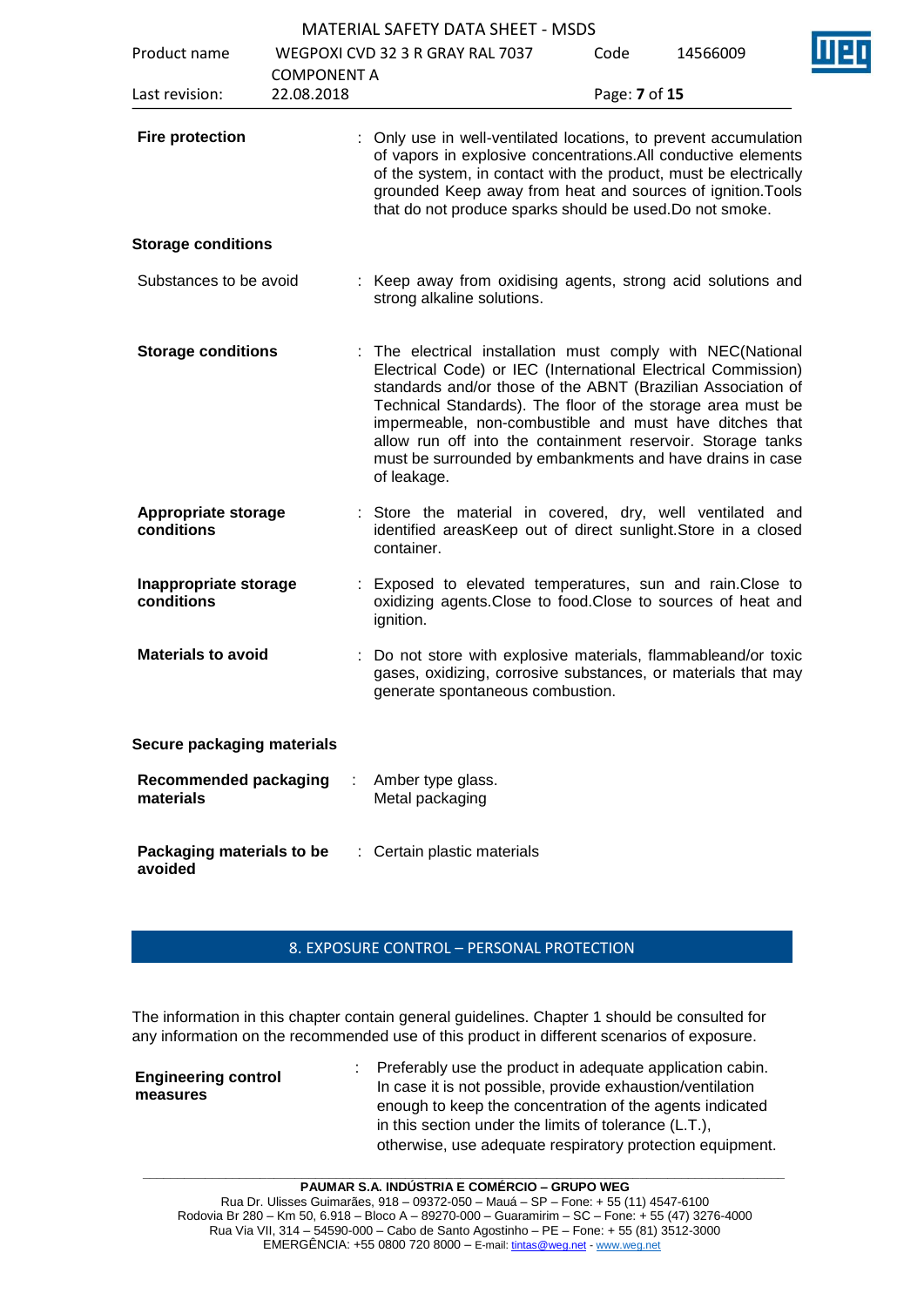#### Product name WEGPOXI CVD 32 3 R GRAY RAL 7037 COMPONENT A<br>22.08.2018 Code 14566009 Last revision: 22.08.2018 Page: **8** of **15** The engineering controls should keep the concentrations of gas/vapour under the limit of LEL - Lower Explosive

Limit (see section 9). Use equipment explosion proof.

### **Control parameters**

## **Occupational Exposure Limits**

| <b>Name</b>           | CAS No.    | <b>TLV/TWA</b>                                                 | <b>TLV/STEL</b>                 | <b>ITLV/TETO</b> | <b>Source</b> |
|-----------------------|------------|----------------------------------------------------------------|---------------------------------|------------------|---------------|
| ' EPOXI RESIN         | 25085-99-8 |                                                                |                                 |                  |               |
| <b>SOLVENT XYLENE</b> | 1330-20-7  | 78 ppm340<br>mg/m <sup>3</sup> 100<br>ppm434 mg/m <sup>3</sup> | 150 ppm651<br>mg/m <sup>3</sup> |                  | NR15ACGIH     |
| <b>RESIN OIL</b>      | 68512-30-1 |                                                                |                                 |                  |               |

\*PPM - parts of vapour or gas per million of parts of contaminated air

\*\*MG/m<sup>3</sup> - miligrams per cubic meter of air.

#### **Personal protective equipment required**

| <b>Respiratory protection</b> | In case of the concentrations are above the indicated<br>tolerance limits, the use of appropriated mask is<br>necessary for this goal (half-face mask or full face mask<br>with filter to organic vapors and acid gases).          |
|-------------------------------|------------------------------------------------------------------------------------------------------------------------------------------------------------------------------------------------------------------------------------|
| Eye protection                | Use hermetic goggles to protect against liquid splashes.                                                                                                                                                                           |
| Body and skin protection      | : It is recommended the use of apron barber type to<br>protecting upper limbs, trunk and lower limbs in case of<br>splash. In case of risk of static electricity generation the<br>cloth should be antistatic, includin the apron. |

#### 9. PHYSICAL AND CHEMICAL PROPERTIES

| Form                          |    | Liquid              |
|-------------------------------|----|---------------------|
| <b>State of matter</b>        |    | Liquid              |
| Color                         | ÷. | Gray                |
| Odour                         |    | <b>Distinctive</b>  |
| Odour limit                   |    | Not applicable      |
| рH                            |    | Not applicable      |
| <b>Melting point</b>          |    | Data not available. |
| <b>Boiling point</b>          |    | Data not available. |
| <b>Flash Point (Open cup)</b> | t. | 28 °C               |
| <b>Evaporation rate</b>       |    | Data not available. |

#### **\_\_\_\_\_\_\_\_\_\_\_\_\_\_\_\_\_\_\_\_\_\_\_\_\_\_\_\_\_\_\_\_\_\_\_\_\_\_\_\_\_\_\_\_\_\_\_\_\_\_\_\_\_\_\_\_\_\_\_\_\_\_\_\_\_\_\_\_\_\_\_\_\_\_\_\_\_\_\_\_\_\_\_\_\_\_\_\_\_\_\_\_\_ PAUMAR S.A. INDÚSTRIA E COMÉRCIO – GRUPO WEG**

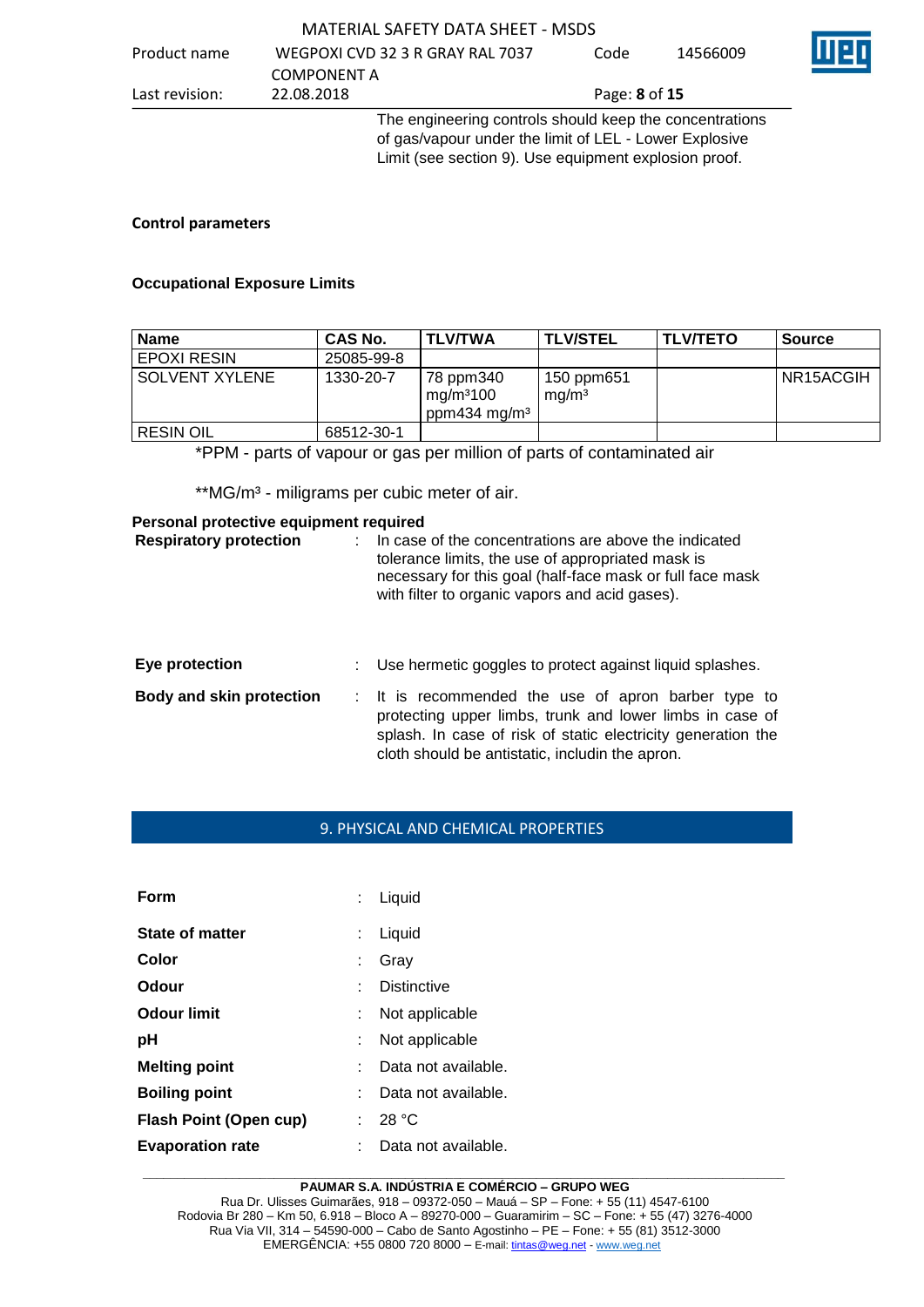| Product name                     |                    |                | WEGPOXI CVD 32 3 R GRAY RAL 7037 | Code          | 14566009 |
|----------------------------------|--------------------|----------------|----------------------------------|---------------|----------|
|                                  | <b>COMPONENT A</b> |                |                                  |               |          |
| Last revision:                   | 22.08.2018         |                |                                  | Page: 9 of 15 |          |
| <b>Inflammation point</b>        |                    | $\mathbb{R}^n$ | Method: Data not available.      |               |          |
|                                  |                    |                |                                  |               |          |
| <b>Upper explosive limit</b>     |                    |                |                                  |               |          |
|                                  |                    |                | Data not available.              |               |          |
| Lower explosive limit            |                    |                |                                  |               |          |
|                                  |                    |                | Data not available.              |               |          |
| Vapor pressure                   |                    |                | Data not available.              |               |          |
| <b>Density</b>                   |                    |                | $1,52 - 1,62$ g/cm <sup>3</sup>  |               |          |
|                                  |                    |                |                                  |               |          |
| Solubility(ies)                  |                    |                | Water-insoluble                  |               |          |
|                                  |                    |                |                                  |               |          |
| N-octano /water partition        |                    |                | Data not available.              |               |          |
| coefficient                      |                    |                |                                  |               |          |
| <b>Auto flammability</b>         |                    |                | Data not available.              |               |          |
|                                  |                    |                |                                  |               |          |
| Vapor density                    |                    |                | Data not available.              |               |          |
|                                  |                    |                |                                  |               |          |
| <b>Decomposition temperature</b> |                    |                |                                  |               |          |

# 10. STABILITY AND REACTIVITY

| <b>Reactivity</b>                              |    | : Presents no reactivity at room temperature and under normal<br>conditions of use.                                                                                                                       |  |
|------------------------------------------------|----|-----------------------------------------------------------------------------------------------------------------------------------------------------------------------------------------------------------|--|
| <b>Chemical stability</b>                      |    | : Stable at room temperature and under normal conditions of<br>use. Unstable at temperatures above the flash point.                                                                                       |  |
| <b>Possibility of dangerous</b><br>reactions   |    | : Presents no reactivity at room temperature and under normal<br>conditions of use.<br>None when the product is stored, applied and processed<br>correctly.                                               |  |
| Need to add additives and<br><i>inhibitors</i> |    | : Not necessary.                                                                                                                                                                                          |  |
| <b>Conditions to avoid</b>                     |    | : Extreme heat and open flame.                                                                                                                                                                            |  |
| Incompatible materials                         | t. | Do not store with explosive materials, flammableand/or toxic<br>gases, oxidizing, corrosive substances, or materials that may<br>generate spontaneous combustion.<br>Plastic materials soluble in Xylene. |  |
| Dangerous products of<br>decomposition         |    | : Produces noxious gases such as carbon monoxide (CO),<br>carbon dioxide (CO2) and nitrogen oxides (NOx).                                                                                                 |  |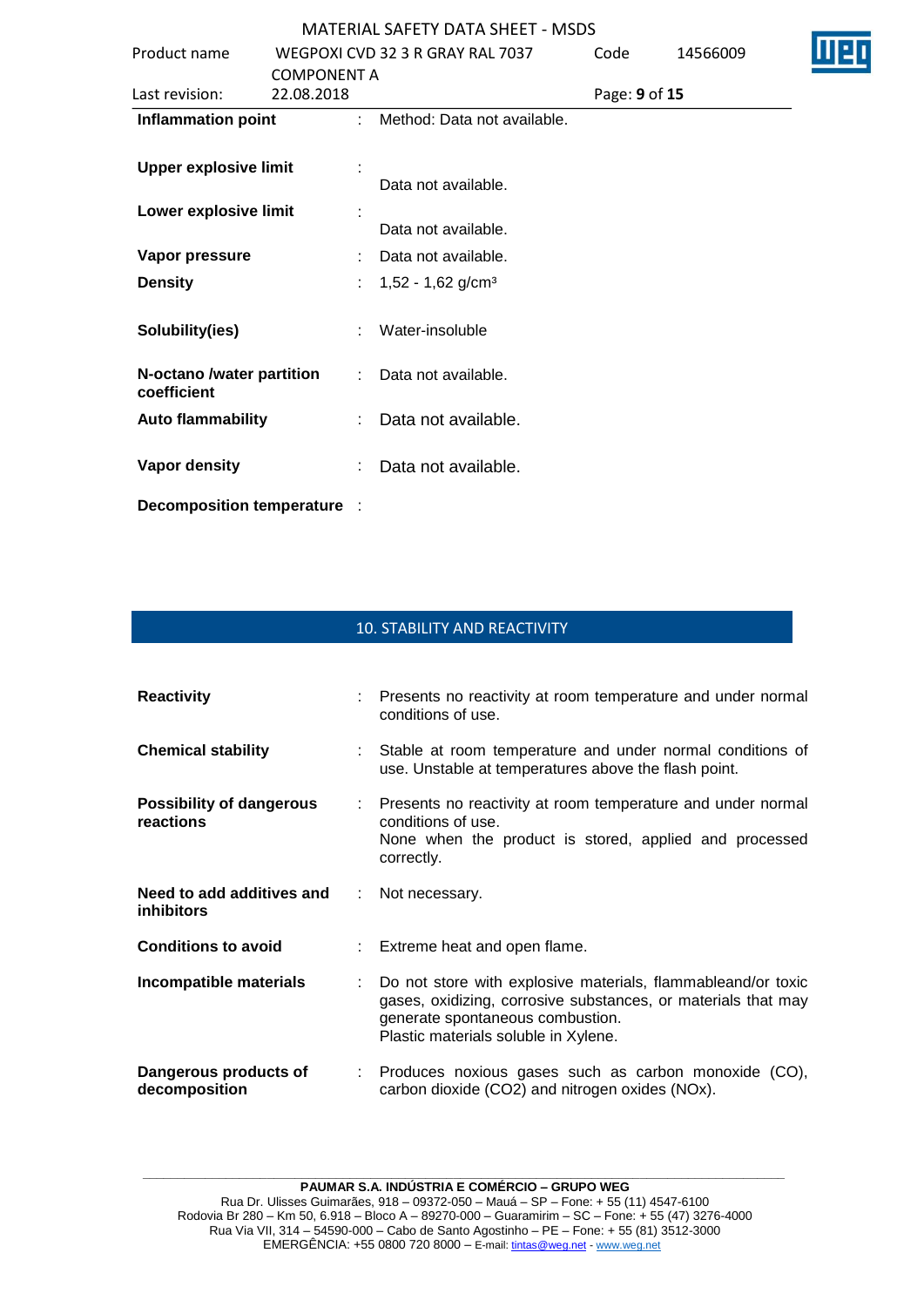Product name WEGPOXI CVD 32 3 R GRAY RAL 7037 COMPONENT A

14566009

| Last revision:                                                | COMPONENT A<br>22.08.2018 |                                                                         | Page: 10 of 15             |
|---------------------------------------------------------------|---------------------------|-------------------------------------------------------------------------|----------------------------|
|                                                               |                           | 11. TOXICOLOGICAL INFORMATION                                           |                            |
| <b>Components</b><br><b>EPOXI RESIN</b>                       |                           |                                                                         |                            |
| Acute toxicity by oral<br>use                                 |                           | : Test species<br><b>DL50</b><br>Observations                           | Rat<br>11.400 mg/kg        |
| <b>Acute toxicity by</b><br>inhalation                        |                           | : Test species<br><b>DL50</b><br><b>Observations</b>                    | Rat<br>Data not available. |
| <b>Acute toxicity by</b><br>cutaneous use                     |                           | : Test species<br><b>DL50</b><br>Observations                           | Rabbit<br>22.800 mg/kg     |
| <b>Acute toxicity (other</b><br>methods of<br>administration) |                           | : Test species<br><b>DL50</b><br><b>LC50</b><br>Non-standard unit value | Data not available.        |
| Corrosion/irritation of<br>skin                               |                           | $:$ Category 2                                                          |                            |

| Serious eye damage/eye<br>irritation                          | : Category 2A         |
|---------------------------------------------------------------|-----------------------|
| <b>Respiratory or dermal</b><br>sensitivity                   | : Category 1          |
| <b>Mutageneses</b>                                            | Data not available.   |
| Carcinogenicity                                               | Data not available.   |
| Toxic effects for<br>reproduction                             | Data not available.   |
| Specific target organ<br>toxicity (STOT) - single<br>exposure | Data not available.   |
| Specific target organ<br>toxicity (STOT) - repeat<br>exposure | : Data not available. |
| Aspiration hazard                                             | Data not available.   |
| <b>SOLVENT XYLENE</b>                                         |                       |

**Acute toxicity by oral use** : Test species DL50 **Observations** Rat 4.300 mg/kg **Acute toxicity by inhalation** : Test species DL50 **Observations** Rat 21,7 mg/l4 h

**\_\_\_\_\_\_\_\_\_\_\_\_\_\_\_\_\_\_\_\_\_\_\_\_\_\_\_\_\_\_\_\_\_\_\_\_\_\_\_\_\_\_\_\_\_\_\_\_\_\_\_\_\_\_\_\_\_\_\_\_\_\_\_\_\_\_\_\_\_\_\_\_\_\_\_\_\_\_\_\_\_\_\_\_\_\_\_\_\_\_\_\_\_ PAUMAR S.A. INDÚSTRIA E COMÉRCIO – GRUPO WEG**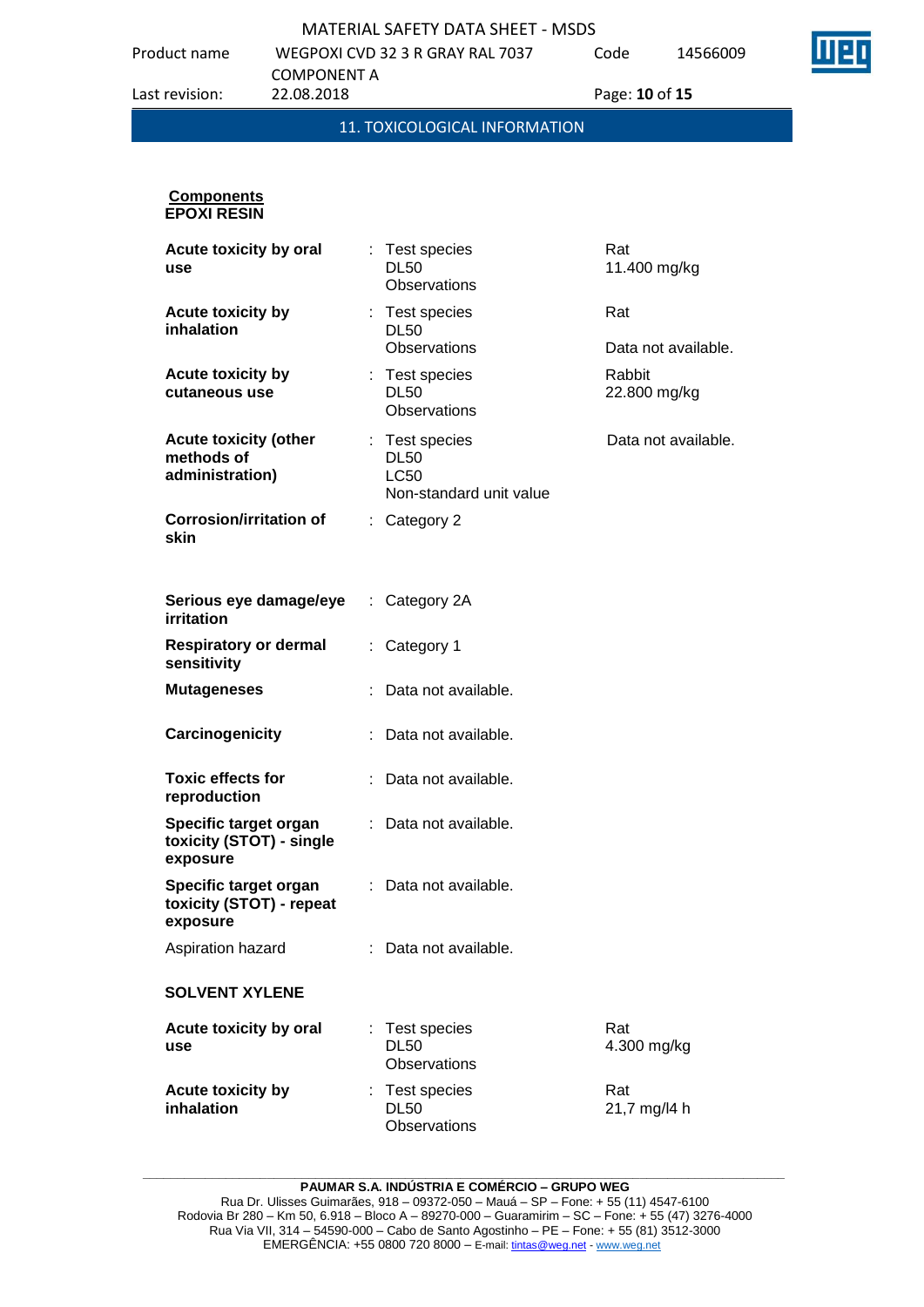| Product name<br>Last revision:                                | WEGPOXI CVD 32 3 R GRAY RAL 7037<br><b>COMPONENT A</b><br>22.08.2018 |  |                                                                         | Code<br>14566009<br>Page: 11 of 15 |                                      |  |
|---------------------------------------------------------------|----------------------------------------------------------------------|--|-------------------------------------------------------------------------|------------------------------------|--------------------------------------|--|
| <b>Acute toxicity by</b><br>cutaneous use                     |                                                                      |  | : Test species<br><b>DL50</b><br>Observations                           | Rabbit                             | > 1.700 mg/kg<br>Data not available. |  |
| <b>Acute toxicity (other</b><br>methods of<br>administration) |                                                                      |  | : Test species<br><b>DL50</b><br><b>LC50</b><br>Non-standard unit value |                                    | Data not available.                  |  |
| <b>Corrosion/irritation of</b><br>skin                        |                                                                      |  | : Category 2                                                            |                                    |                                      |  |
| irritation                                                    | Serious eye damage/eye                                               |  | : Data not available.                                                   |                                    |                                      |  |
| <b>Respiratory or dermal</b><br>sensitivity                   |                                                                      |  | : Category 1                                                            |                                    |                                      |  |
| <b>Mutageneses</b>                                            |                                                                      |  | : Data not available.                                                   |                                    |                                      |  |
| Carcinogenicity                                               |                                                                      |  | : Data not available.                                                   |                                    |                                      |  |
| <b>Toxic effects for</b><br>reproduction                      |                                                                      |  | Category 1C                                                             |                                    |                                      |  |
| Specific target organ<br>toxicity (STOT) - single<br>exposure |                                                                      |  | Data not available.                                                     |                                    |                                      |  |
| Specific target organ<br>toxicity (STOT) - repeat<br>exposure |                                                                      |  | : Data not available.                                                   |                                    |                                      |  |
| Aspiration hazard                                             |                                                                      |  | : Data not available.                                                   |                                    |                                      |  |
| <b>RESIN OIL</b>                                              |                                                                      |  |                                                                         |                                    |                                      |  |
| Acute toxicity by oral<br>use                                 |                                                                      |  | : Test species<br><b>DL50</b><br><b>Observations</b>                    | Rat<br>2.000 mg/kg                 |                                      |  |
| <b>Acute toxicity by</b><br>inhalation                        |                                                                      |  | : Test species<br><b>DL50</b><br>Observations                           |                                    | Data not available.                  |  |
| Acute toxicity by<br>cutaneous use                            |                                                                      |  | : Test species<br><b>DL50</b><br><b>Observations</b>                    | Rabbit<br>2.000 mg/kg              |                                      |  |
| <b>Acute toxicity (other</b><br>methods of<br>administration) |                                                                      |  | : Test species<br><b>DL50</b><br><b>LC50</b><br>Non-standard unit value |                                    | Data not available.                  |  |
| <b>Corrosion/irritation of</b><br>skin                        |                                                                      |  | $:$ Category 2                                                          |                                    |                                      |  |
| Serious eye damage/eye<br>irritation                          |                                                                      |  | : Data not available.                                                   |                                    |                                      |  |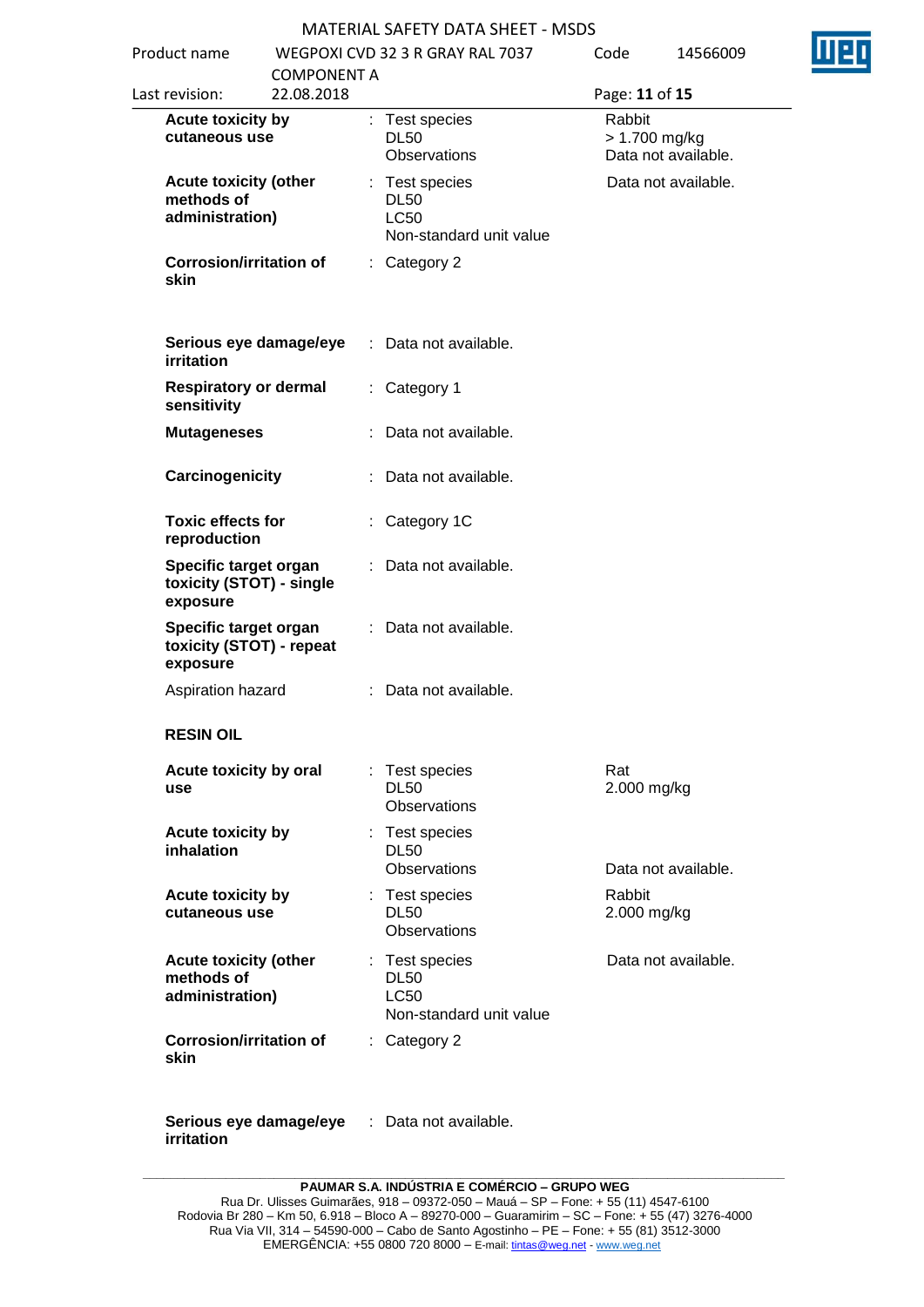| Product name                                                  | <b>COMPONENT A</b> | WEGPOXI CVD 32 3 R GRAY RAL 7037 | Code           | 14566009 |  |
|---------------------------------------------------------------|--------------------|----------------------------------|----------------|----------|--|
| Last revision:                                                | 22.08.2018         |                                  | Page: 12 of 15 |          |  |
| <b>Respiratory or dermal</b><br>sensitivity                   |                    | $:$ Category 1                   |                |          |  |
| <b>Mutageneses</b>                                            |                    | : Data not available.            |                |          |  |
| Carcinogenicity                                               |                    | : Data not available.            |                |          |  |
| <b>Toxic effects for</b><br>reproduction                      |                    | : Data not available.            |                |          |  |
| Specific target organ<br>toxicity (STOT) - single<br>exposure |                    | : Data not available.            |                |          |  |
| Specific target organ<br>toxicity (STOT) - repeat<br>exposure |                    | : Data not available.            |                |          |  |
| Aspiration hazard                                             |                    | : Data not available.            |                |          |  |

Not classified in terms of toxicity based on the data available.

### 12. ECOLOGICAL INFORMATION

| Stability in soil                          | : The product easily infiltrates into the soil                                          |
|--------------------------------------------|-----------------------------------------------------------------------------------------|
| <b>Other toxicological</b><br>observations | Data not available.                                                                     |
| <b>Ecotoxicity</b>                         | Contaminates the ground water.<br>Detrimental to the fauna<br>Detrimental to the flora. |

## 13. DIOSPOSAL AND TREATMENT CONSIDERATIONS

#### **Recommended methods for final disposal**

| <b>Product</b> | Class I Waste - Dispose of in industrial landfill or a facility<br>authorized for recycling in accordance with federal, stateor<br>local regulations                                             |
|----------------|--------------------------------------------------------------------------------------------------------------------------------------------------------------------------------------------------|
| Waste          | : Class I Waste - Dispose of in industrial landfill or a facility<br>authorized for recycling in accordance with federal, stateor<br>local regulations                                           |
| Used packaging | Clean packaging should be sent for recycling. Packaging with<br>class I waste should be disposed of in industrial landfill or a<br>facility authorized for recycling in accordance with federal, |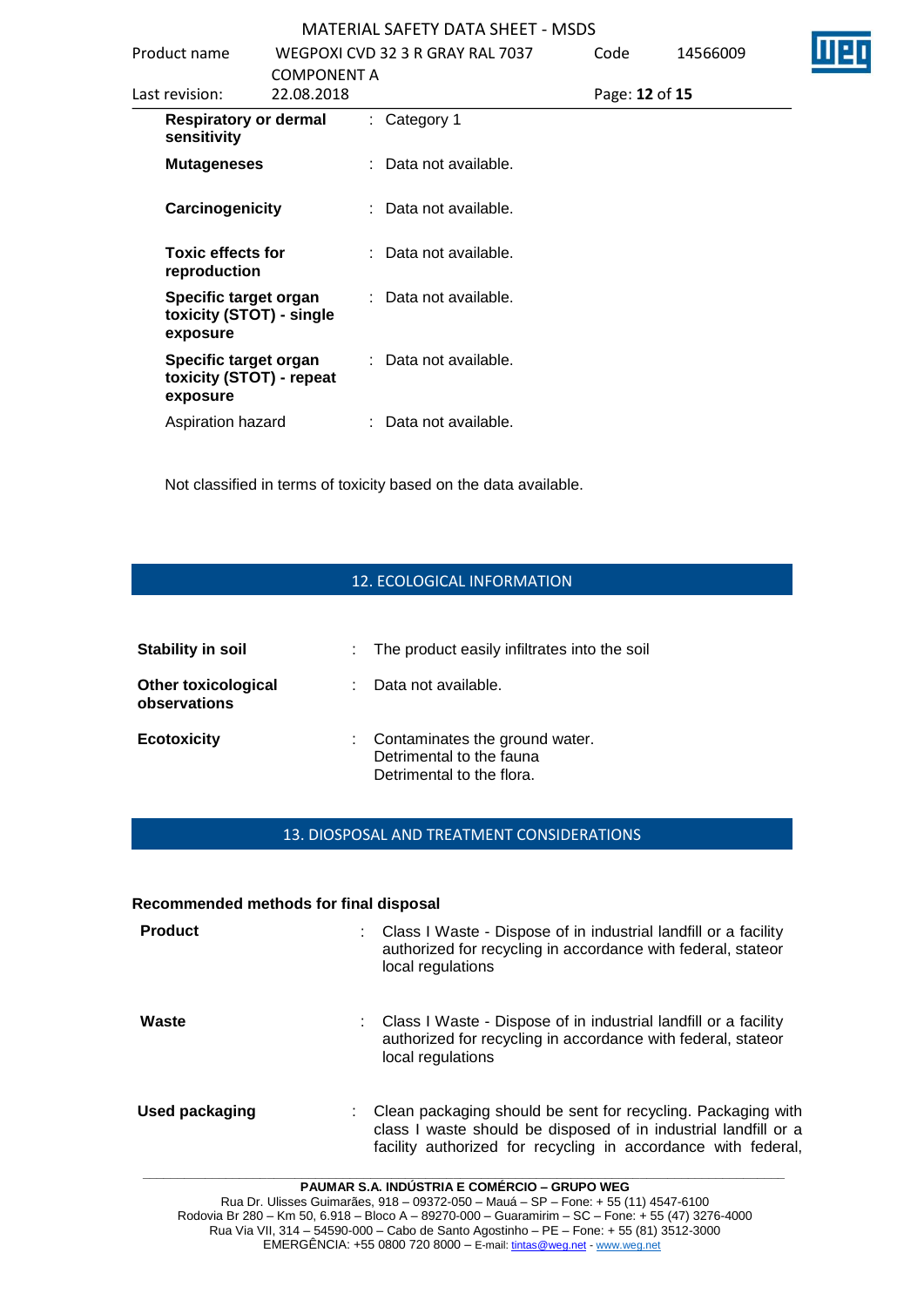Product name WEGPOXI CVD 32 3 R GRAY RAL 7037

COMPONENT A<br>22.08.2018

Code 14566009



Last revision: 22.08.2018 Page: **13** of **15**

state or local regulations.

## 14. TRANSPORTATION INFORMATION

## **fLand**

| ONU                  | : 1263                                                                                                                          |
|----------------------|---------------------------------------------------------------------------------------------------------------------------------|
| <b>Class of risk</b> | $\therefore$ 3                                                                                                                  |
| Risk number          | : 30                                                                                                                            |
| Packaging group      | : III                                                                                                                           |
| Name                 | Paint (including coats, lacquers, enamels, colorant, gum-<br>lacquers, varnishes, polishes, liquid fillers and liquid lacquers) |

## **Shipping**

| : 1263                                                                                                                          |
|---------------------------------------------------------------------------------------------------------------------------------|
| $\therefore$ 3                                                                                                                  |
| : III                                                                                                                           |
| F-E                                                                                                                             |
| 310                                                                                                                             |
| Paint (including coats, lacquers, enamels, colorant, gum-<br>lacquers, varnishes, polishes, liquid fillers and liquid lacquers) |
|                                                                                                                                 |
| : 1263                                                                                                                          |
| $\therefore$ 3                                                                                                                  |
| : III                                                                                                                           |
| Paint (including coats, lacquers, enamels, colorant, gum-<br>lacquers, varnishes, polishes, liquid fillers and liquid lacquers) |
|                                                                                                                                 |

## 15. REGULATORY INFORMATION

This MSDS (Material Safety Data Sheet) was generated according to the criteria of NBR 14725/2014. (Brazilian standard that defines the GHS).

|                          | Specific Regulations for the   Federal Decree No. 2657, July 3rd, 1998.       |
|--------------------------|-------------------------------------------------------------------------------|
| <b>Chemical Product.</b> | Ordinance No. 229, May 24th, 2011 - Changes to Regulatory<br>Standard No. 26. |
|                          |                                                                               |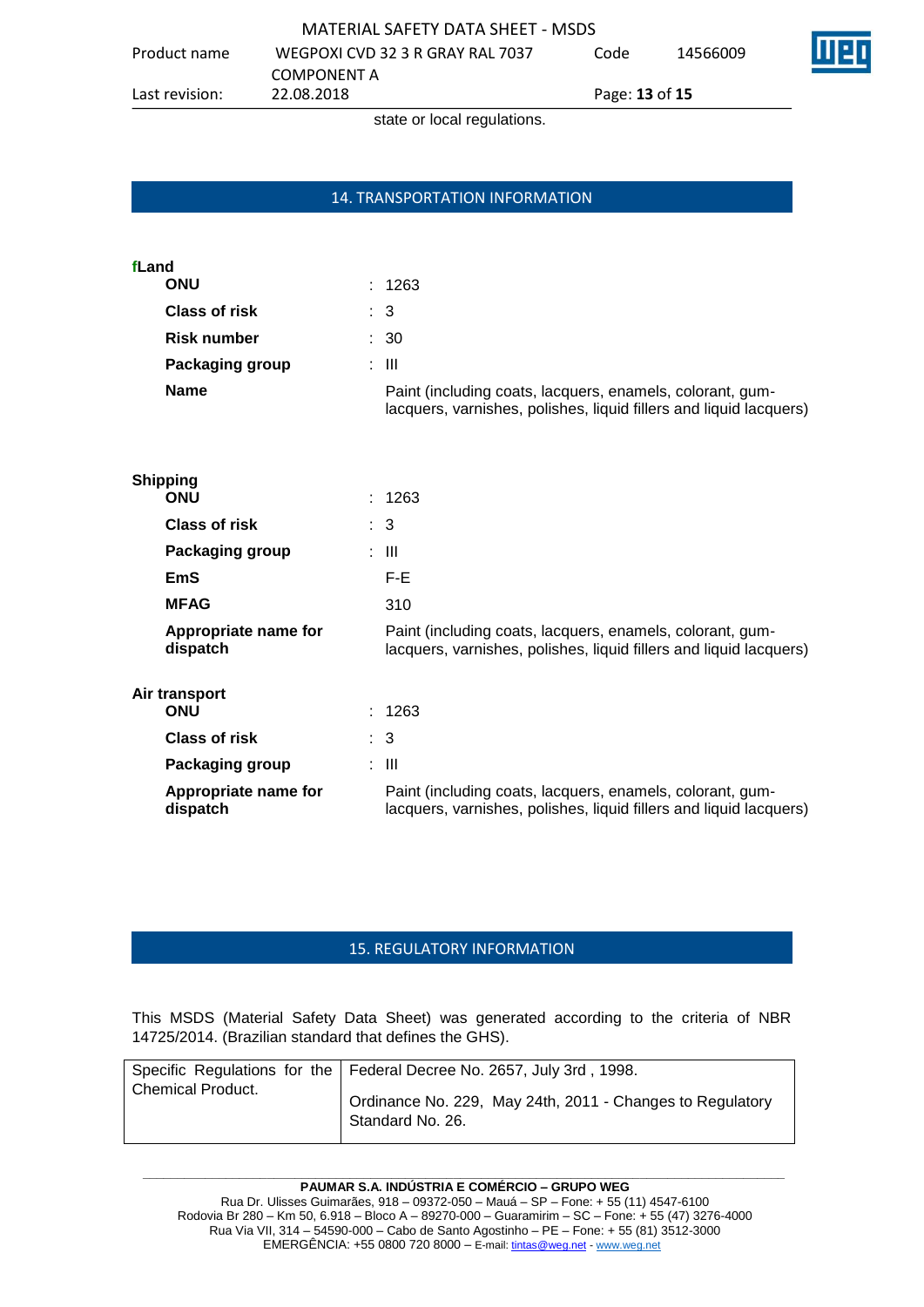| Product name   | <b>COMPONENT A</b>                                               | WEGPOXI CVD 32 3 R GRAY RAL 7037               | Code                  | 14566009 |  |
|----------------|------------------------------------------------------------------|------------------------------------------------|-----------------------|----------|--|
| Last revision: | 22.08.2018                                                       |                                                | Page: <b>14 of 15</b> |          |  |
|                |                                                                  | ABNT NBR 14725: 2014 - valid from 19/12/2014 - |                       |          |  |
|                |                                                                  | Amendment 1 (19/11/2014).                      |                       |          |  |
|                | Law No. 12305, August 2nd 2010 (Solid Waste National<br>Policy). |                                                |                       |          |  |
|                |                                                                  | Decree No. 7404, December 23rd, 2010.          |                       |          |  |
|                |                                                                  | Resolution ANTT N° 5.232, December 14th 2016.  |                       |          |  |

## 16. ADDITIONAL INFORMATION

#### **Acronyms Used:**

**Legenda:**

| <b>CAS</b>      | <b>Chemical Abstract Service</b>                                                                                                                                             |
|-----------------|------------------------------------------------------------------------------------------------------------------------------------------------------------------------------|
| VO              | <b>Organic Vapors</b>                                                                                                                                                        |
| <b>NEC</b>      | National Eletrical code/Código Nacional de Eletricidade                                                                                                                      |
| IEC:            | <b>International Eletrical Commision</b>                                                                                                                                     |
| <b>ABNT</b>     | <b>Brazilian Association of Technical Standards</b>                                                                                                                          |
| <b>ACGIH</b>    | American Conference of Governmental Industrial Hygienists                                                                                                                    |
| <b>TLV</b>      | <b>Threshold Limit Values</b>                                                                                                                                                |
| <b>TLV/TWA</b>  | Time Weighted Average                                                                                                                                                        |
| <b>TLV/STEL</b> | Short Term Exposure Limit                                                                                                                                                    |
| TLC/C:          | Tolerance Limit - Ceiling Value                                                                                                                                              |
| EPI:            | Individual Protective Equipment                                                                                                                                              |
| <b>CA</b>       | <b>Approval Certificate</b>                                                                                                                                                  |
| <b>PPRA</b>     | <b>Environmental Risk Prevention Program</b>                                                                                                                                 |
| <b>NR</b>       | <b>Regulatory Standard</b>                                                                                                                                                   |
| <b>NFPA</b>     | National Fire Protection Agency                                                                                                                                              |
| mmHg            | Millimeters of mercury - pressure unit                                                                                                                                       |
| <b>DL50</b>     | Lethal Dose average                                                                                                                                                          |
| <b>CL50</b>     | Lethal Concentration average                                                                                                                                                 |
| ppm             | Parts per million                                                                                                                                                            |
| N.d             | Not available                                                                                                                                                                |
| $A + B$         | Viscosity of the mixture of component A + component B                                                                                                                        |
|                 | Important information, but not specifically described in the previous sections:<br>This MSDS was prepared based on current knowledge about the handling of the product under |

This MSDS was prepared based on current knowledge about the handling of the product under normal conditions of use, according to the application specified on the packaging and recommended usage in Section 1 of this MSDS. Any other use of the product involving its

**\_\_\_\_\_\_\_\_\_\_\_\_\_\_\_\_\_\_\_\_\_\_\_\_\_\_\_\_\_\_\_\_\_\_\_\_\_\_\_\_\_\_\_\_\_\_\_\_\_\_\_\_\_\_\_\_\_\_\_\_\_\_\_\_\_\_\_\_\_\_\_\_\_\_\_\_\_\_\_\_\_\_\_\_\_\_\_\_\_\_\_\_\_ PAUMAR S.A. INDÚSTRIA E COMÉRCIO – GRUPO WEG**